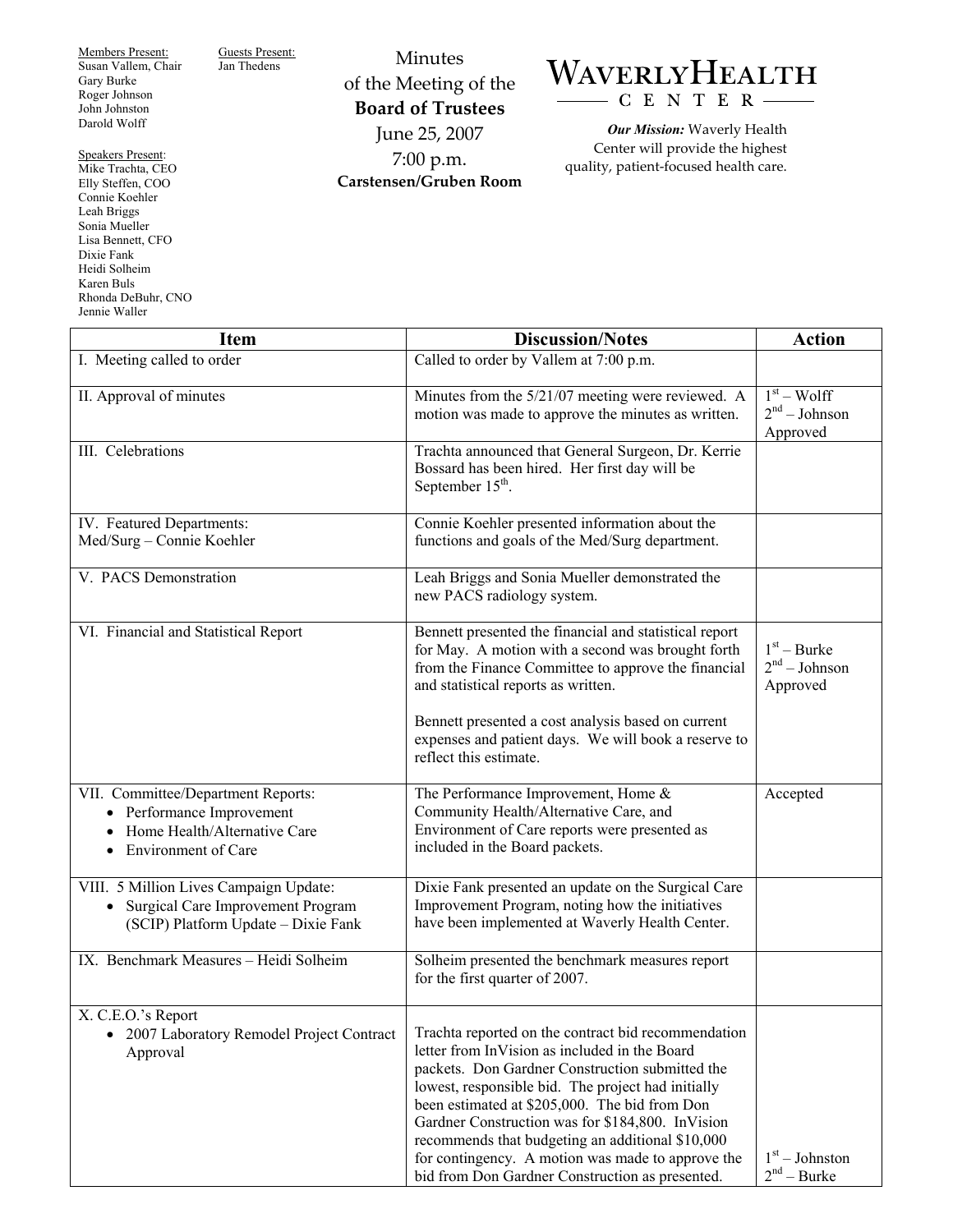| • ER Staffing and ER Physician Contract                                                                                                                                                                                                                                                                                                                                                                                                                                                                                                                                                                                                                     | Trachta presented information on the current ER<br>staffing arrangement and proposed contracts for two<br>hospital employed ER physicians. A motion was<br>made to approve the contracts for Dr. Shover and Dr.<br>Poock as presented.                                                                                                                                                                                                                                                      | Approved<br>$1st - Burke$<br>$2nd$ - Wolff<br>Approved |
|-------------------------------------------------------------------------------------------------------------------------------------------------------------------------------------------------------------------------------------------------------------------------------------------------------------------------------------------------------------------------------------------------------------------------------------------------------------------------------------------------------------------------------------------------------------------------------------------------------------------------------------------------------------|---------------------------------------------------------------------------------------------------------------------------------------------------------------------------------------------------------------------------------------------------------------------------------------------------------------------------------------------------------------------------------------------------------------------------------------------------------------------------------------------|--------------------------------------------------------|
| Home Health Advisory Board<br>Appointment                                                                                                                                                                                                                                                                                                                                                                                                                                                                                                                                                                                                                   | A motion was made to approve the appointment of<br>Sue Aubrey to the Home Health Advisory Board.<br>Aubrey is the clinic manager for the Rohlf Memorial<br>Clinic.                                                                                                                                                                                                                                                                                                                          | $1st - Burke$<br>$2nd - Johnson$<br>Approved           |
| XI. Medical Staff Report                                                                                                                                                                                                                                                                                                                                                                                                                                                                                                                                                                                                                                    | Trachta reported that Dr. Bossard was introduced to<br>the Medical Staff. Discussion was held regarding the<br>ER staffing arrangement and plans to hire hospital<br>employed ER physicians, the Medical Staff members<br>were very supportive of this venture. Discussion<br>continued regarding the difficulty in establishing<br>cardiology coverage on campus.                                                                                                                          |                                                        |
| XII. Rooftop Garden - Construction Report                                                                                                                                                                                                                                                                                                                                                                                                                                                                                                                                                                                                                   | Trachta reported that construction is progressing.<br>All the steel has been placed and studs are currently<br>going up. The project is approximately 2 weeks<br>behind schedule, with completion estimated to occur<br>at the end of November.                                                                                                                                                                                                                                             |                                                        |
| XIII. Service Excellence Update - Karen Buls &<br>Rhonda DeBuhr                                                                                                                                                                                                                                                                                                                                                                                                                                                                                                                                                                                             | Buls presented an update on the Service Excellence<br>initiative. Quarterly celebrations will be scheduled<br>for staff to review the progress that has been made<br>and maintain enthusiasm for the initiative.                                                                                                                                                                                                                                                                            |                                                        |
| XIV. WHC Intranet - Jennie Waller                                                                                                                                                                                                                                                                                                                                                                                                                                                                                                                                                                                                                           | Waller presented a brief introduction to the WHC<br>Intranet.                                                                                                                                                                                                                                                                                                                                                                                                                               |                                                        |
| XV. Old Business<br>Wartburg Student Health<br>$\bullet$                                                                                                                                                                                                                                                                                                                                                                                                                                                                                                                                                                                                    | Trachta reported that he has been negotiating a<br>contract with Wartburg to provide student/faculty<br>health services on their campus. He anticipates<br>convening the Executive Committee in the next week<br>or two to approve a formal contract.                                                                                                                                                                                                                                       |                                                        |
| XVI. New Business<br>New Appointments Medical Staff:<br>$\bullet$<br>Thomas Kafka, M.D. - Courtesy, ER,<br>٠<br><b>EPA</b><br>Matthew Roes, M.D. - Courtesy, ER,<br>٠<br>EPA<br>Joud Dib, M.D. - Consulting,<br>٠<br>Cardiology, CVMS<br>Reappointments to Medical Staff:<br>$\bullet$<br>Angela Buttjer, PA-C - Ancillary,<br>Dermatology, Dermatology Associates<br>Mary Margaret Heatley, PA-C,<br>٠<br>Ancillary, Dermatology, Dermatology<br>Associates<br>Daniel Farrell, M.D. - Courtesy, ER,<br>٠<br>EPA<br>Paul Richardson, M.D. - Consulting,<br>٠<br>Urology, Northern Iowa Urological<br>Associates<br>Provisional to Regular Status on Medical | DeBuhr presented the new appointments and<br>reappointments to the Medical Staff, and provisional<br>to regular appointment on the Medical Staff, and<br>resignations from Medical Staff as listed at left. The<br>files have been reviewed by the Executive<br>Committee of the Medical Staff. The Executive<br>Committee recommends approval. A motion was<br>made to approve the items as individually considered<br>and recommended by the Executive Committee of<br>the Medical Staff. | $1st - Johnston$<br>$2nd - Johnson$<br>Approved        |
| $\bullet$<br>Staff:                                                                                                                                                                                                                                                                                                                                                                                                                                                                                                                                                                                                                                         |                                                                                                                                                                                                                                                                                                                                                                                                                                                                                             |                                                        |